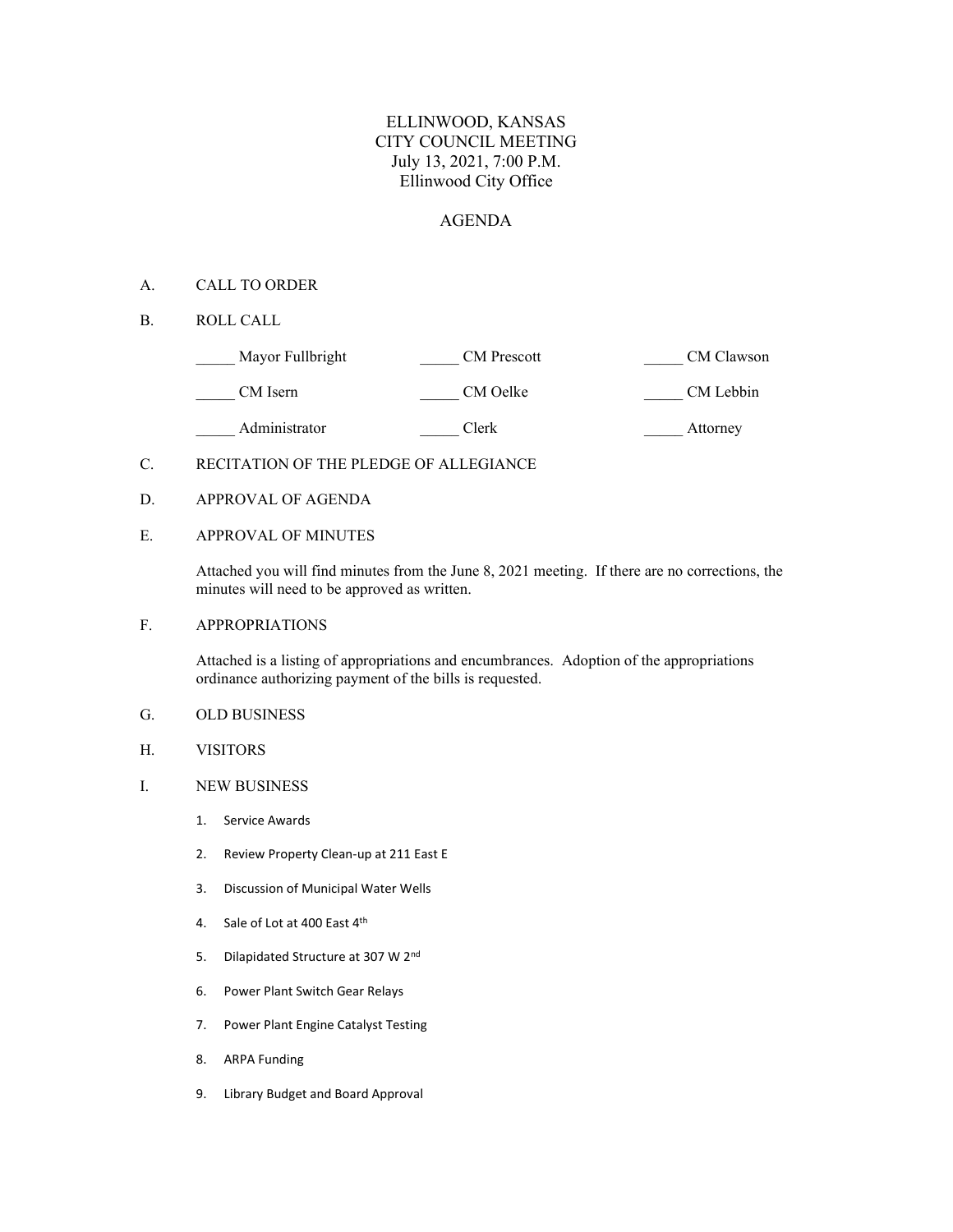- 10. Set Date for Work Study Session for 2022 Budget Review
- 11. Notice to Exceed Revenue Neutral Rate
- 12. Discussion of City Sales Tax
- 13. Executive Session for Non-Elected Personnel
- 14. Executive Session for Acquisition of Property

#### J. REPORTS

- 1. Municipal Court Report for December is attached
- 2. Utilities Production Report is attached
- 3. Staff Report

### K ADJOURNMENT

L: "2021 Council Agendas"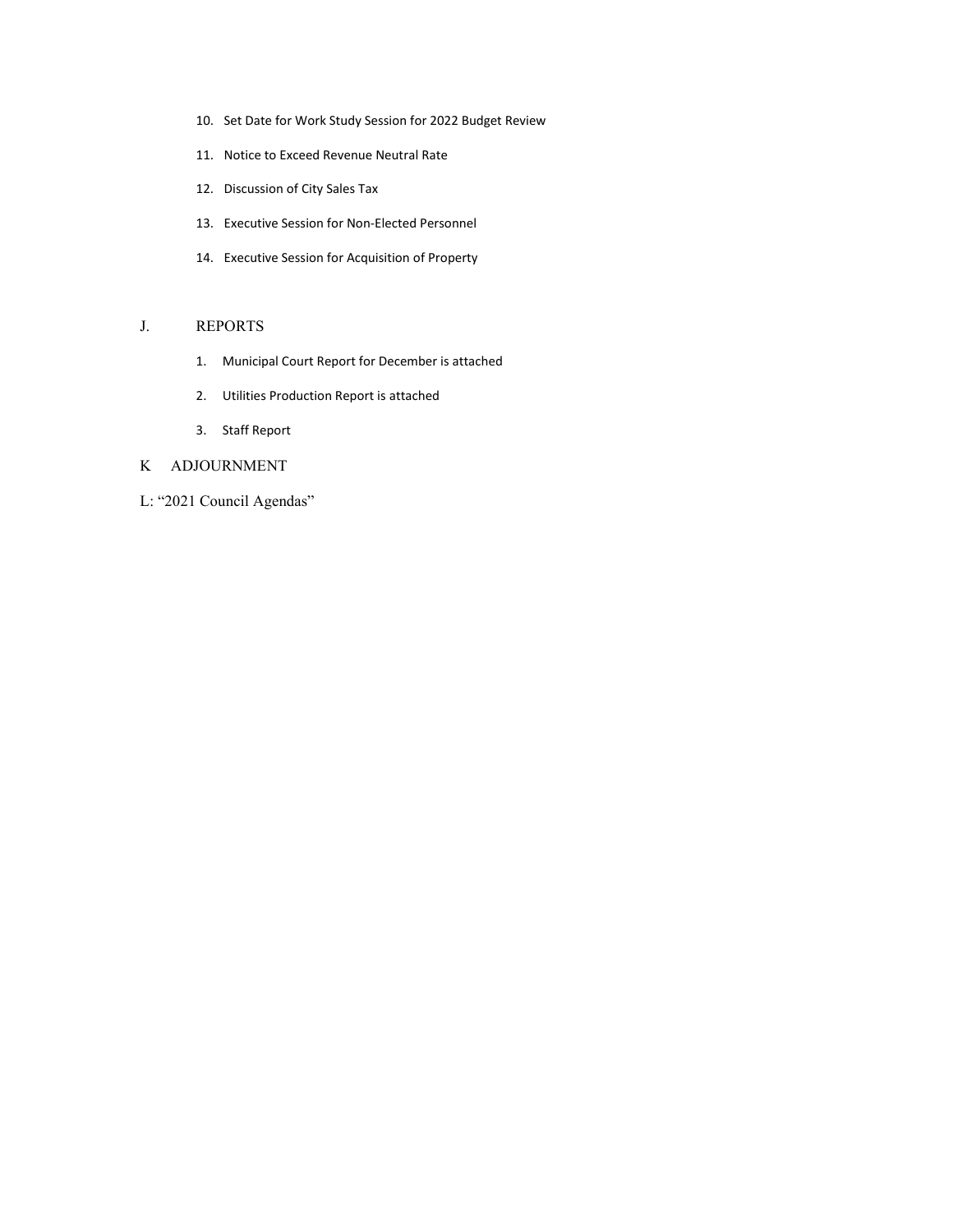## AGENDA ITEM SUMMARY

SUBJECT: Service Award

SUMMARY:

Service award will be presented to the following city employee for his years of service to the City of Ellinwood. The award will be presented to:

Nathan White – 5 years – Water Department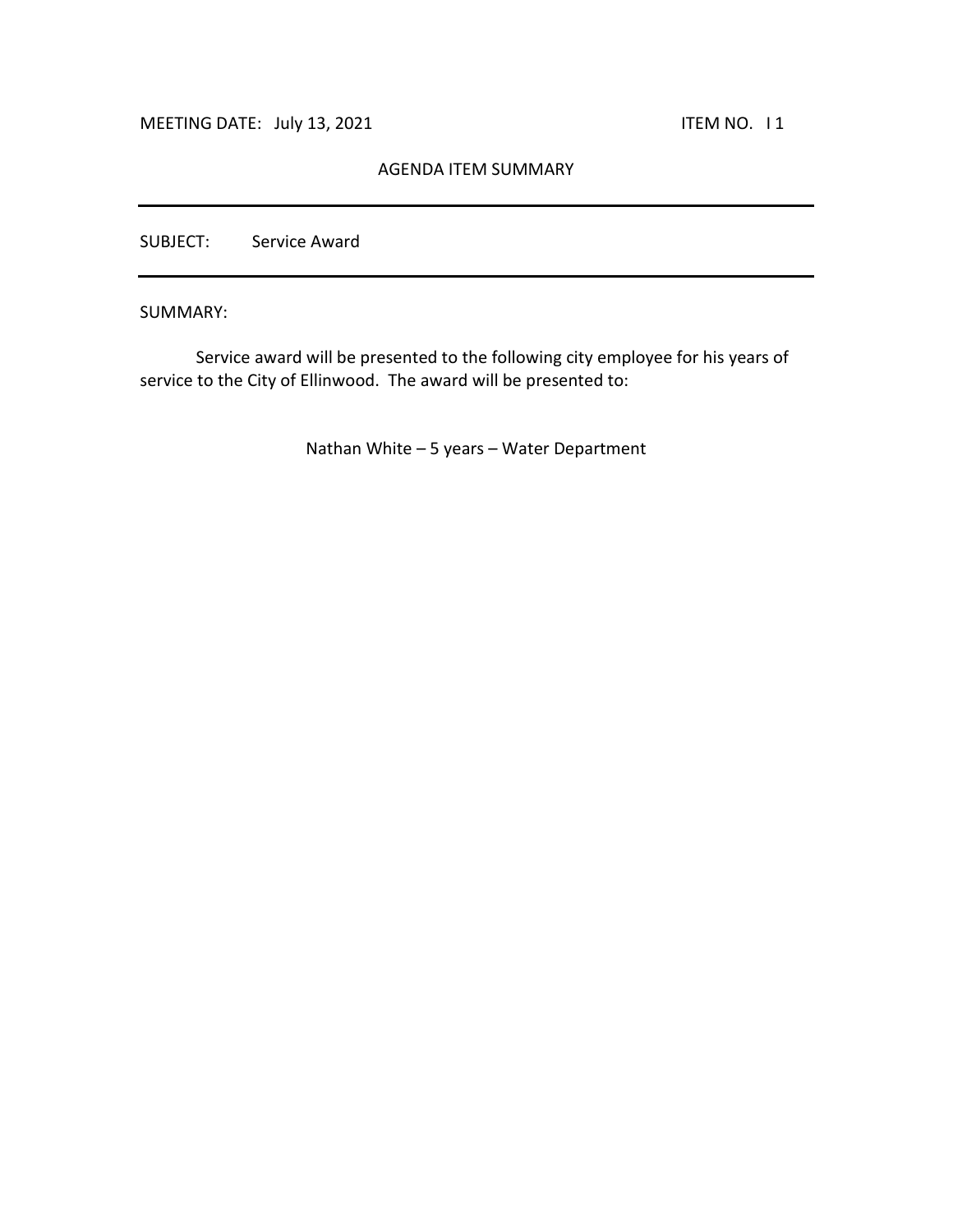# AGENDA ITEM SUMMARY

SUBJECT: Review Progress of Property Clean-up at 211 East E

SUMMARY:

Staff will give an update on the clean-up of the property located at 211 East E.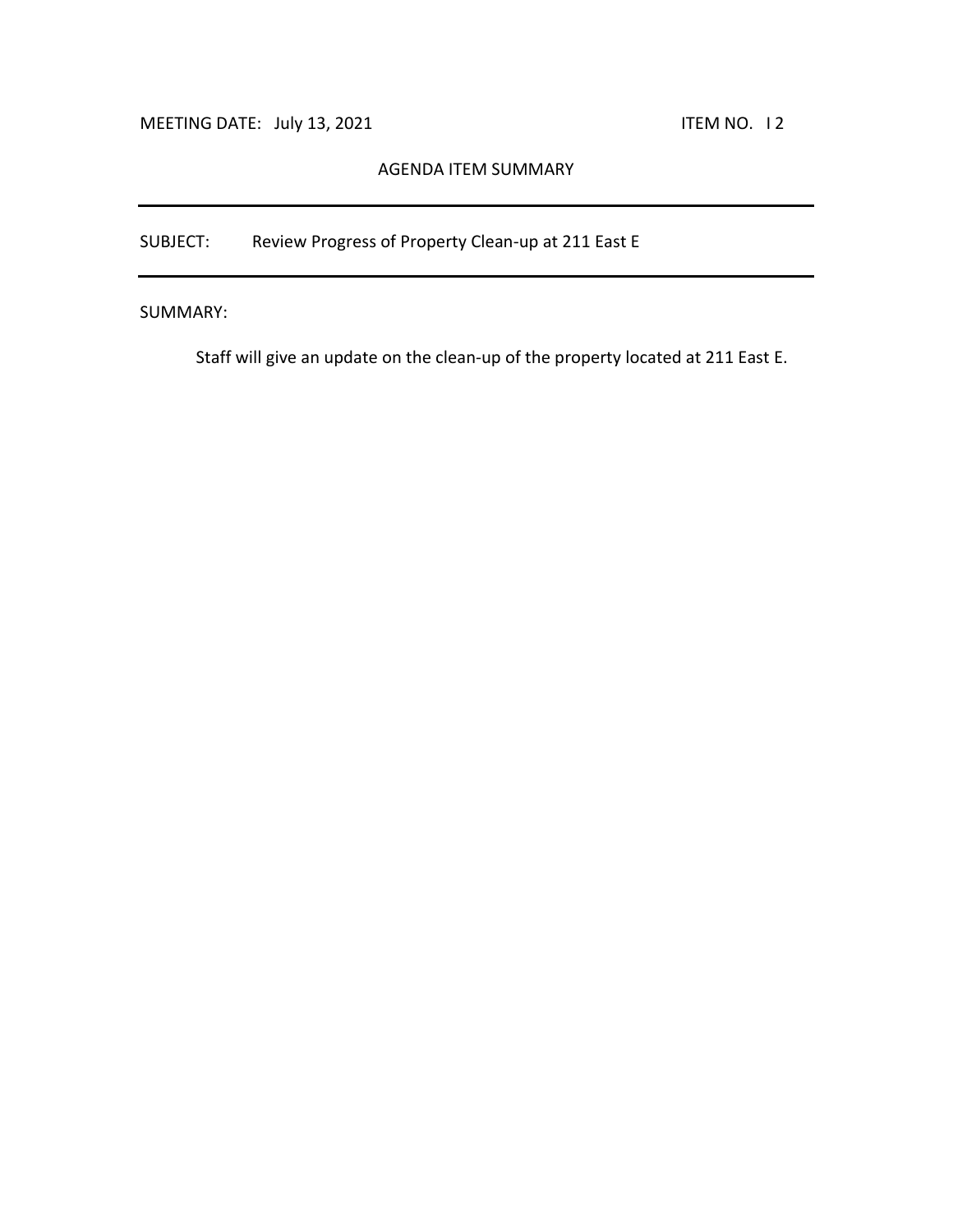### AGENDA ITEM SUMMARY

### SUBJECT: Discussion of Municipal Water Wells

#### SUMMARY:

 Over the last year manganese levels have increased in several of the city's water wells. Levels in Well 5 increased enough that we quit using it in February and brought in Ned Marks from Terrane Resources to help evaluate the cause. Enclosed is a detailed report from Mr. Marks with his findings and recommendations. He will be present at the meeting to further explain his findings and answer any questions. After reading his report you may question the cost of working over the current well vs drilling a new well. It is my understanding the cost to repair the existing well may be around \$70,000 vs drilling a new well with possible costs up to \$200,000. It will be staff's recommendation to retain Terrane Resources for further work on Well #5 relating to bidding specifications and inspections.

Also include here is the invoice of \$10,500 for the work done to date. This will need to be approved by council for payment.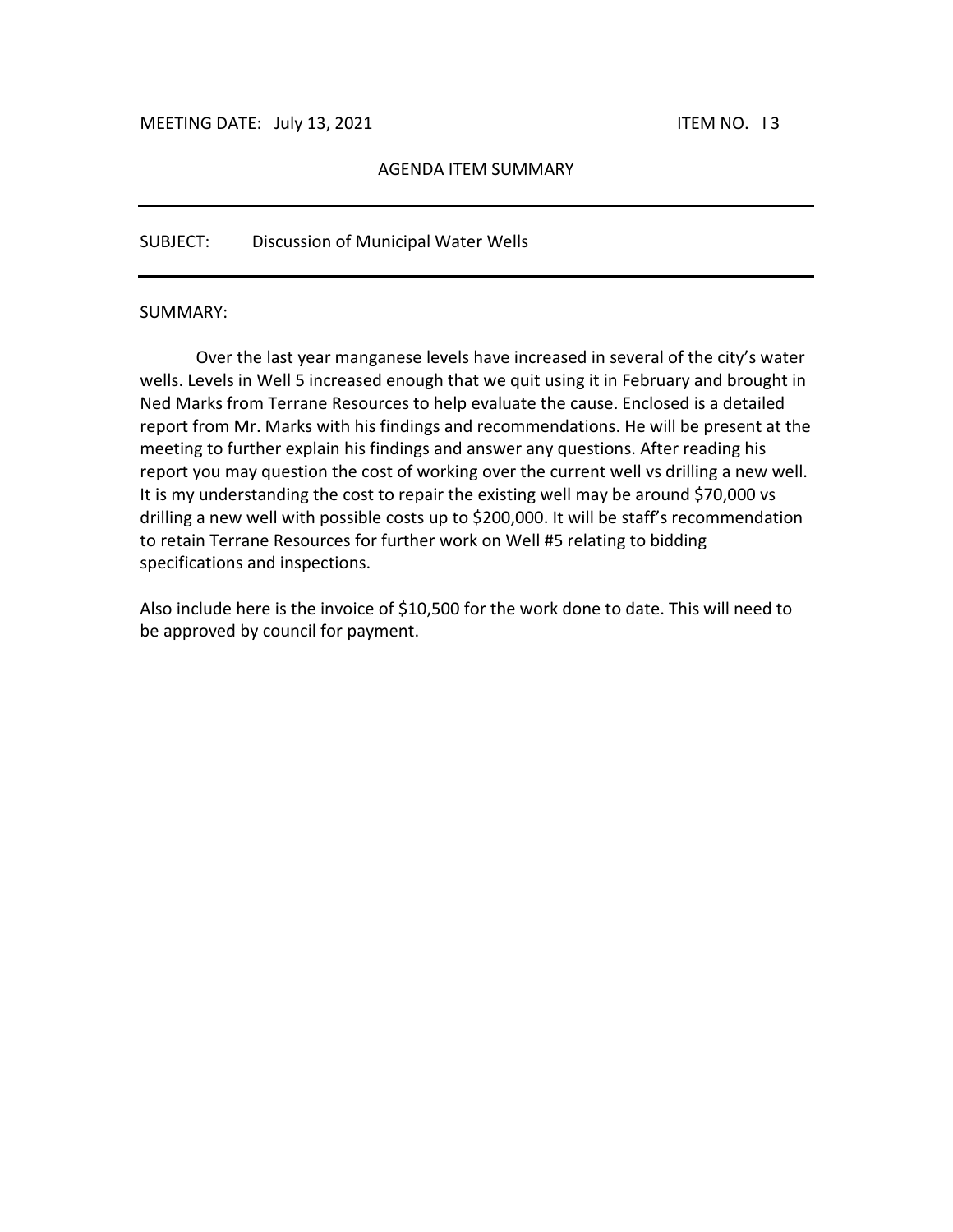## AGENDA ITEM SUMMARY

SUBJECT: Sale of Lot at 400 East 4th

### SUMMARY:

Enclosed is an offer for the property at 400 East  $4<sup>th</sup>$ . Mr. Davis has family in the Ellinwood community and is moving to Ellinwood from Arizona and is planning to begin construction of a new home in the very near future. Staff will have more information at the meeting.

**Staff's recommendation:** Approve the offer for the sale of the lot with the rebate program in place.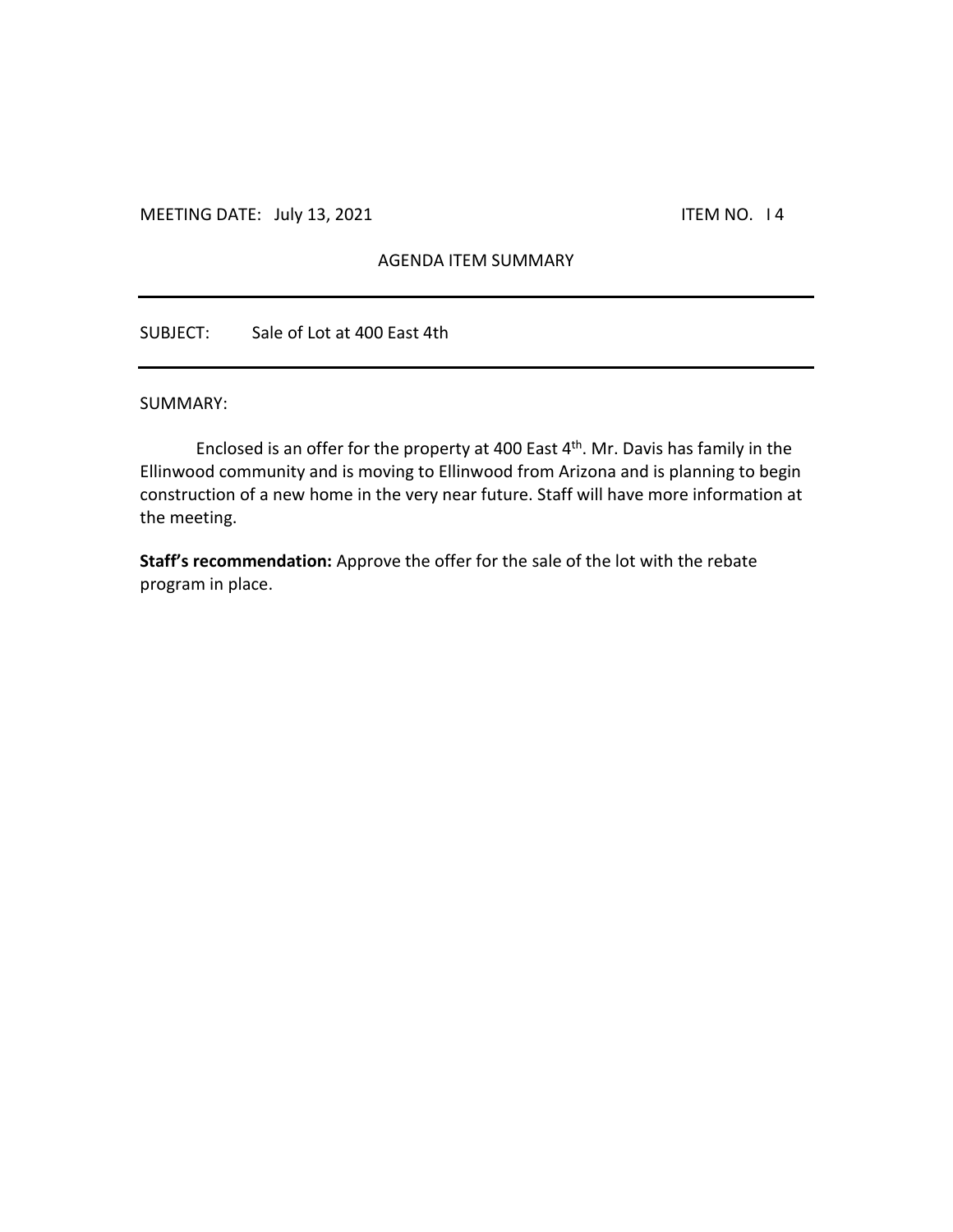# AGENDA ITEM SUMMARY

SUBJECT: Dilapidated Structure at 307 W 2nd

#### SUMMARY:

Police Chief Chance Bailey, acting as the Code Enforcement Officer, will give council details relating to the condition of the structure and some recent history involving this structure located at 307 West 2nd. Following his report council will need to decide if they wish to move forward with condemnation of this property. If so, enclosed is a resolution that will need to be adopted setting a date for a public hearing. Staff will have more details and a review of the procedures for condemnation at the meeting.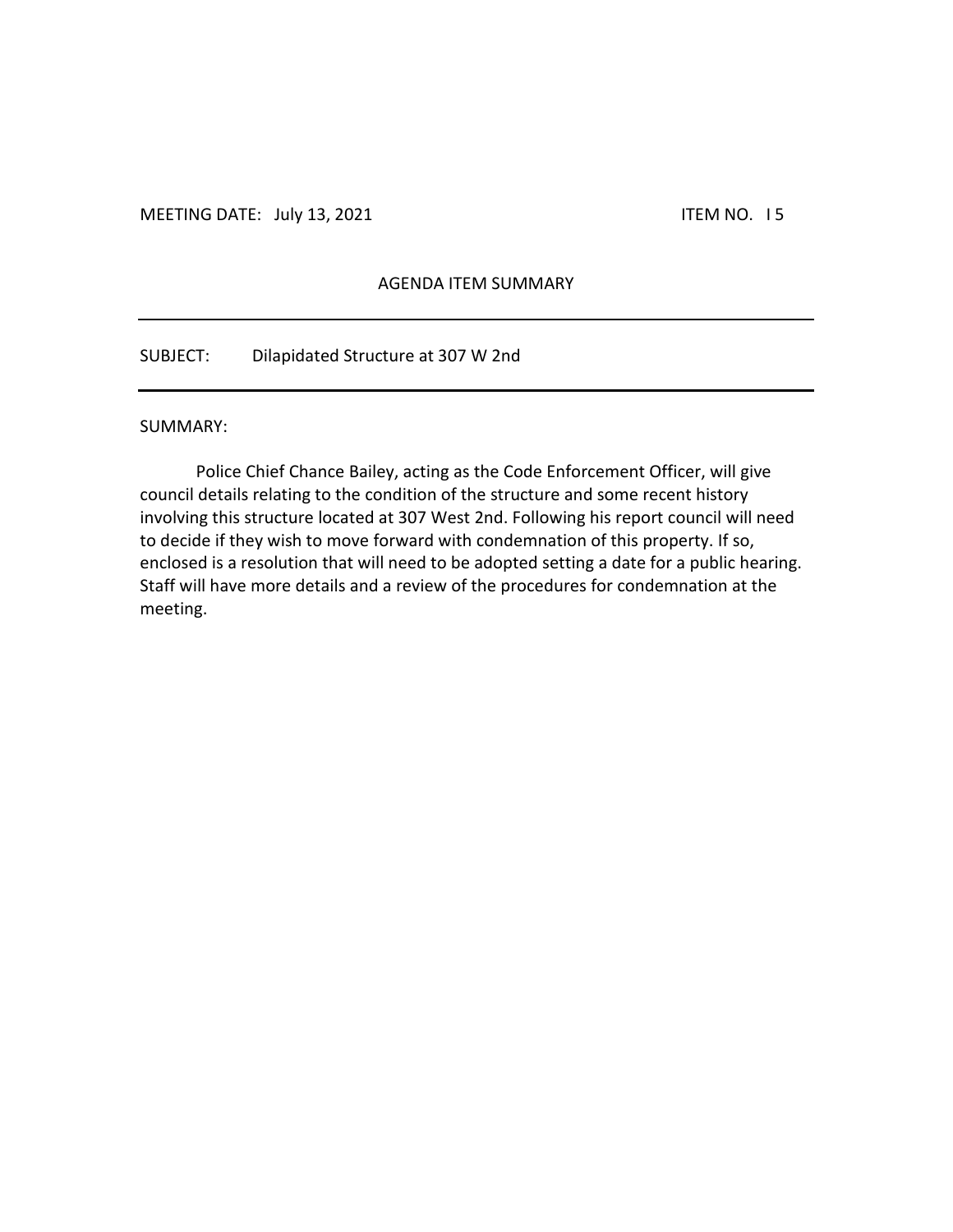# AGENDA ITEM SUMMARY

SUBJECT: Power Plant Switch Gear Relays

#### SUMMARY:

The power plant switch gear was installed in 2001. We have learned that the electronic relays on the eight circuits feeding the town have served their useful life and we could begin to experience problems in the future. Staff recommends starting to replace these over the next several years. Enclosed are quotes to replace two of the relays this year. Staff will share more information at the meeting.

Recommendation: Approve replacing two relays from Utility HelpNet Inc. for \$11,980.00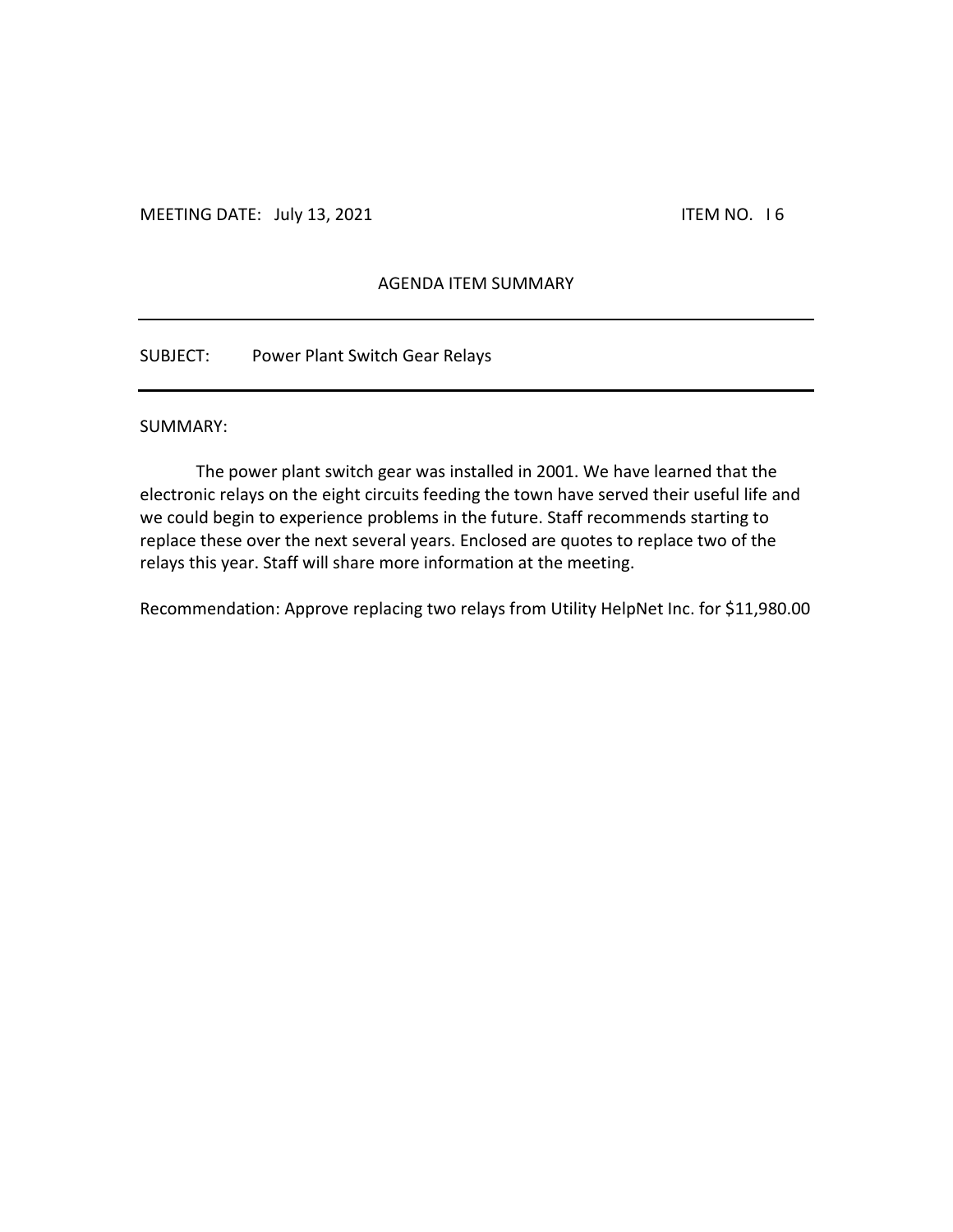### AGENDA ITEM SUMMARY

SUBJECT: Power Plant Engine Testing – RICE NESHAP

#### SUMMARY:

RICE NESHAP is an acronym for Reciprocating Internal Combustion Engines National Emissions Standards for Hazardous Air Pollutants. Regulations require compliance testing of all engines that have a catalyst system. We have two engines with catalyst and they must be tested every five years. To stay current with regulations our testing must be completed before February 2022 so staff would like to get this scheduled for possibly later this fall. The expected costs will be \$12,200.00. Staff will have more information available at the meeting.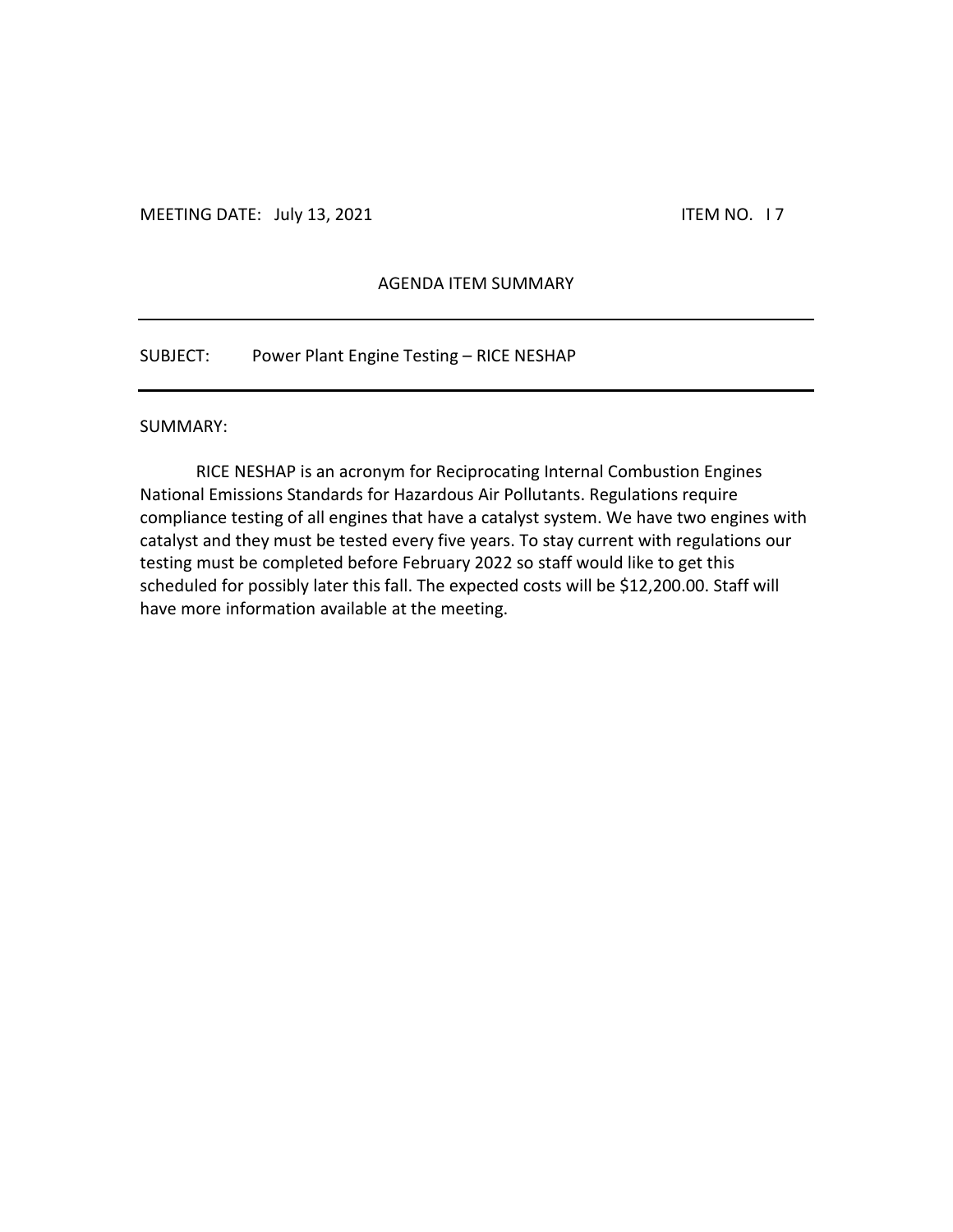### AGENDA ITEM SUMMARY

SUBJECT: ARPA Funding

#### SUMMARY:

The city has been awarded \$294,000.00 from American Rescue Plan Act funding. We will receive \$147,000.00 (50%) within the next few weeks and the remaining amount in July of 2022. Staff will briefly explain how this program works and what the eligible uses are. Staff will also share with council a list of projects that they could consider in the future for uses of this funding. Staff is not asking for any action to be taken at this time, this will only be an informational item.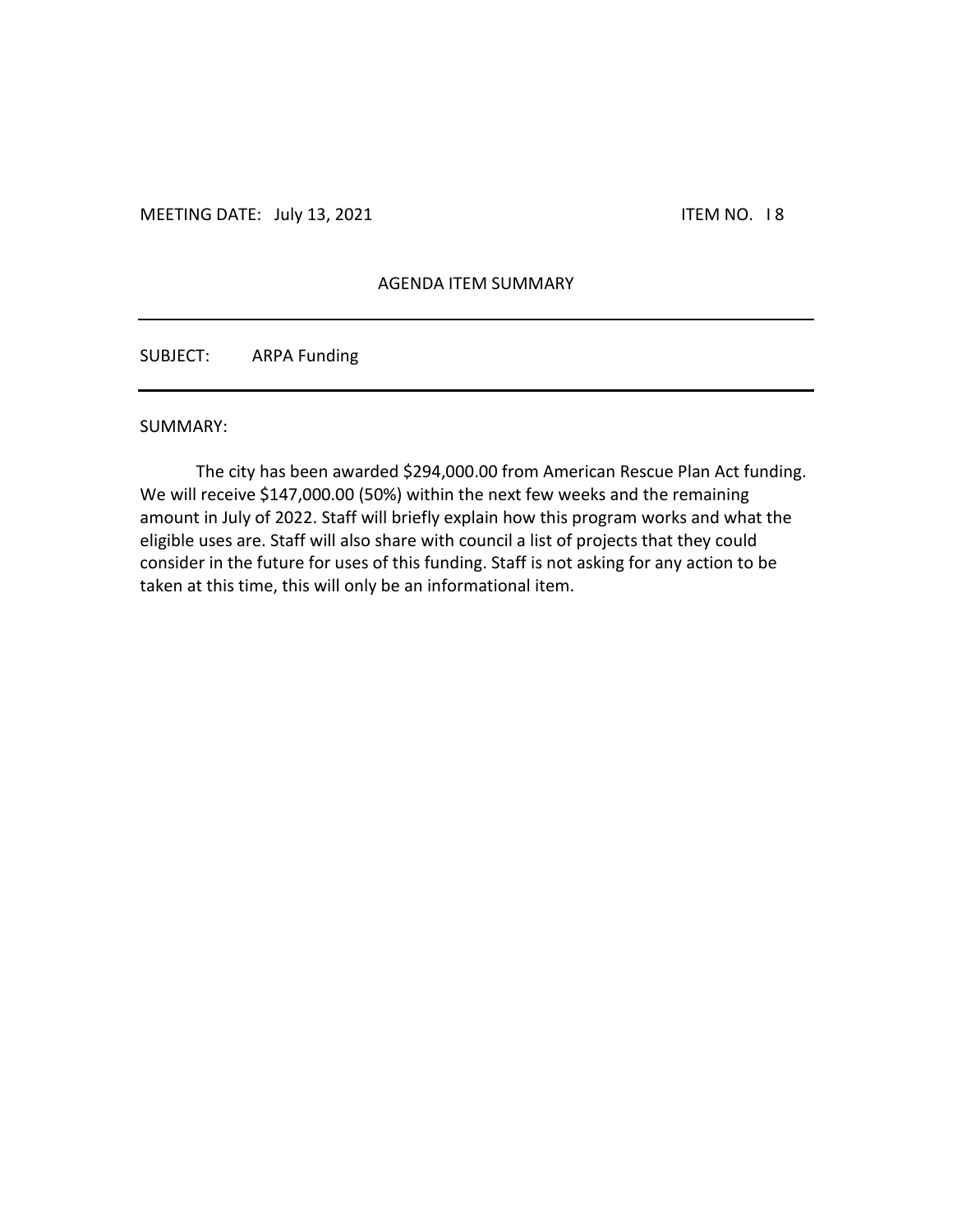# AGENDA ITEM SUMMARY

SUBJECT: Library Budget and Board Approval

#### SUMMARY:

Our local library is a combined school/community library. The city is responsible for a portion of the funding and operation the library which is overseen by an appointed library board. Enclosed is a list of Library board members for approval along with the funding request for 2022.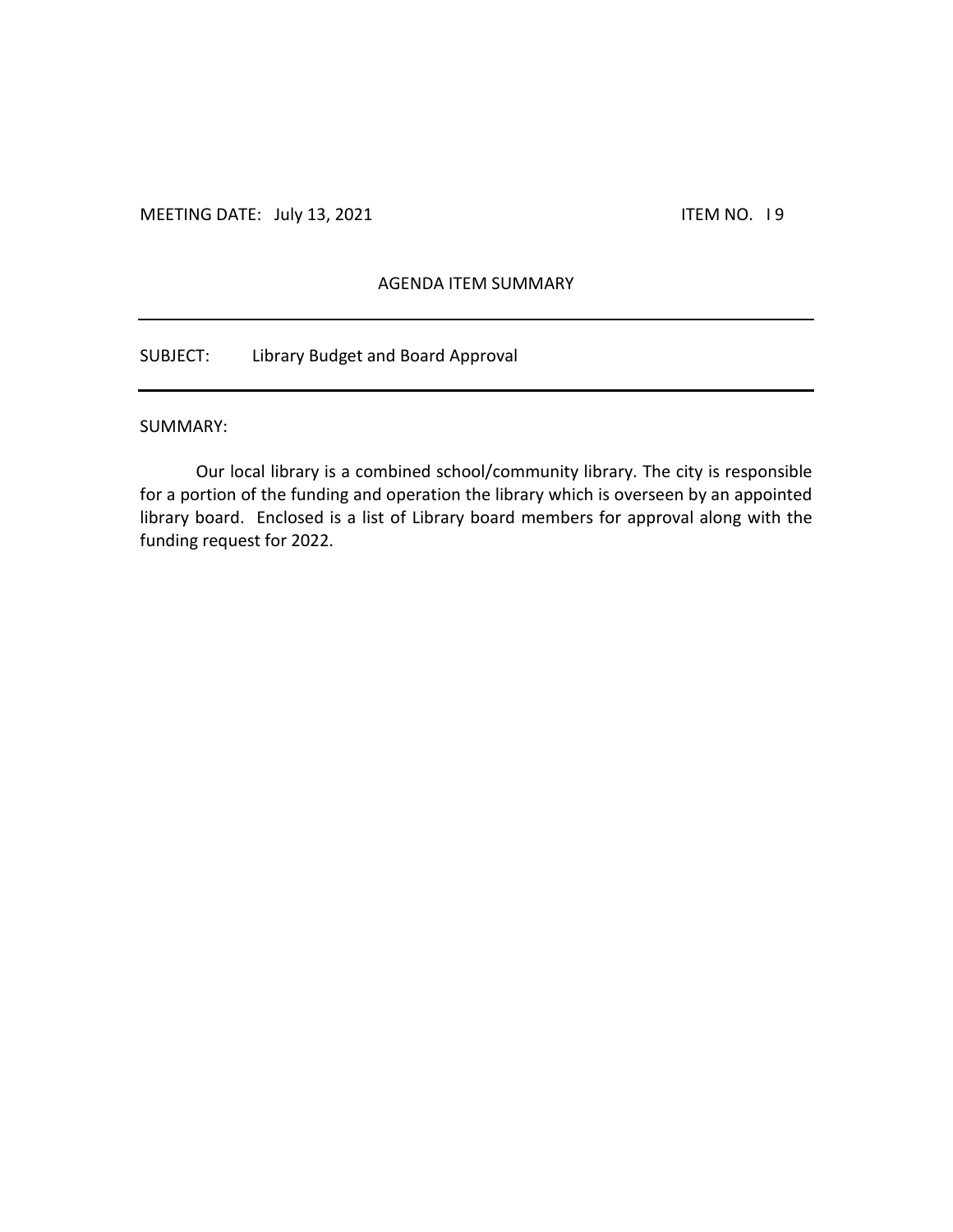# AGENDA ITEM SUMMARY

SUBJECT: Set Work Study Session for Review of 2022 Budget

### SUMMARY:

A work study session to review the 2022 budget is being recommended by staff for one of the following 3 dates, July 26<sup>th</sup>, 27<sup>th</sup>, or 28<sup>th</sup>.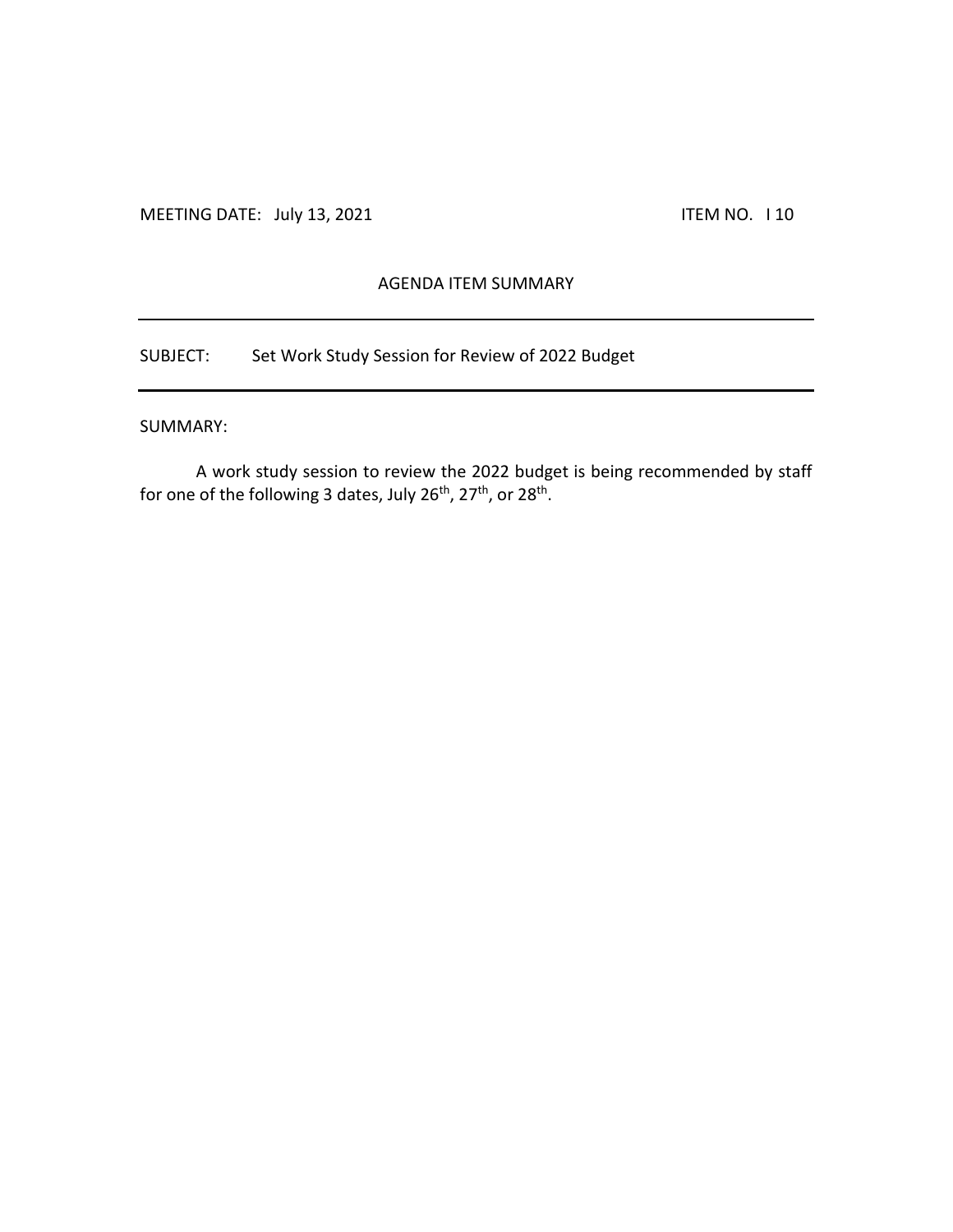### AGENDA ITEM SUMMARY

SUBJECT: Notice to Exceed Revenue Neutral Rate

#### SUMMARY:

It has been recommended by the State Municipal Services Office, the County Clerk, and our auditors to hold a special public hearing to allow the city to exceed the RNR. In doing so council must approve to notify the County Clerk by July 20<sup>th</sup> of such action. Enclosed is the request that staff wishes to send to the Clerk and requires council approval to do so. The mil levy amount shown of 53.589 exceeds the RNR of 53.579 mils and allows us to be compliant with SB 13 in case the property valuations increase in November. The 53.589 mil levy is a 0.01 increase resulting in an increase of tax revenue of \$104.00 at the current estimated valuation. It is our understanding that the mil levy submitted here to the county clerk cannot be increased from this point forward.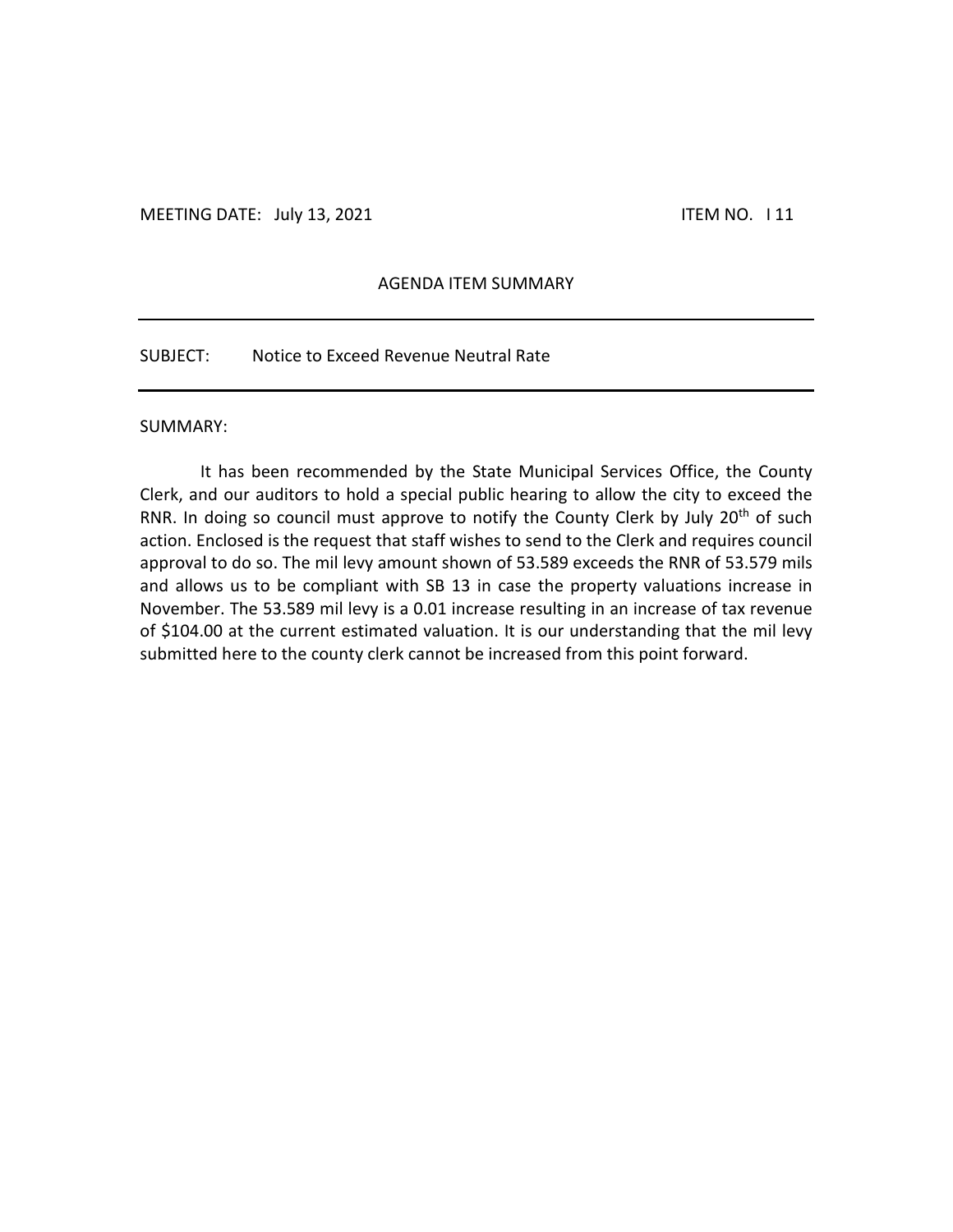## AGENDA ITEM SUMMARY

SUBJECT: Discussion of City Sales Tax

#### SUMMARY:

There has been some discussion in the recent past of looking into increasing our city sales tax revenue as an attempt to keep from increasing property taxes and accomplish more infrastructure improvements at the same time. Staff will share with council the procedures to do this and the probable need to hold a special meeting to discuss this in greater detail. This meeting will need to be in the immediate future as the county clerk will need to be notified by early September if council wishes to have it on the November ballot.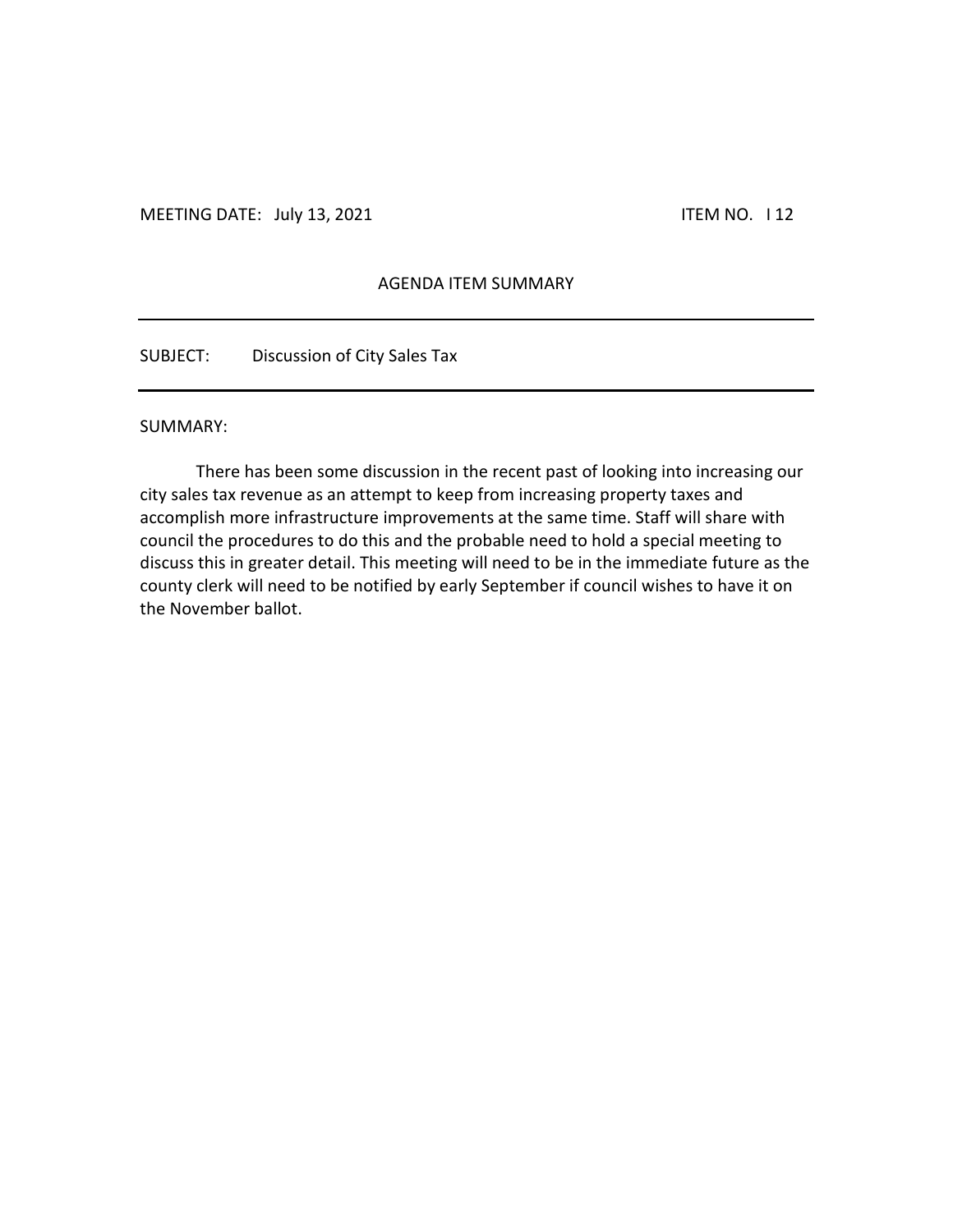# AGENDA ITEM SUMMARY

SUBJECT: Executive Session for the Discussion of Non-Elected Personnel

SUMMARY: